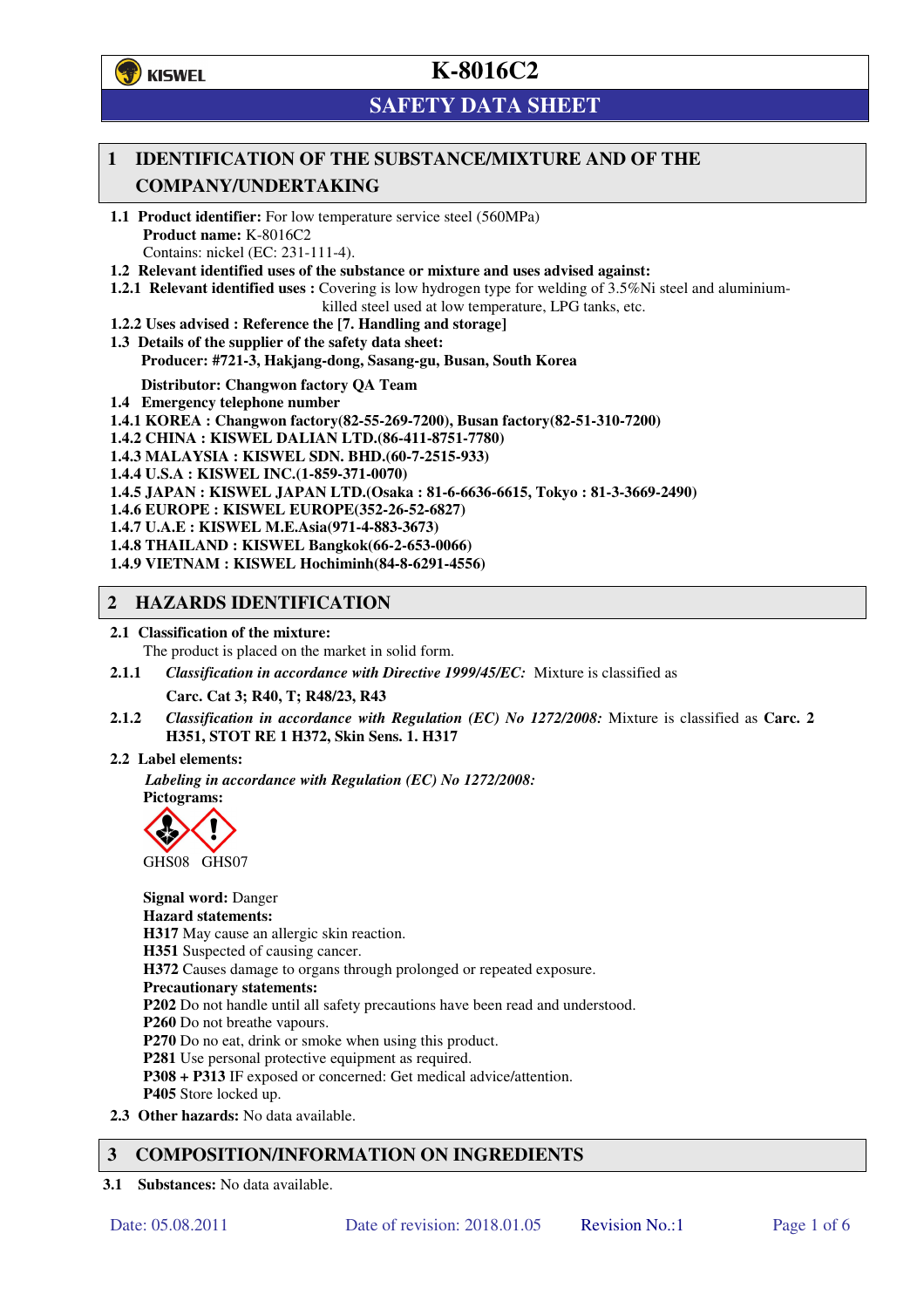# **SAFETY DATA SHEET**

|                               |           |                                    | <b>Classification</b>                            |                                                                                                                                                                |                                 |                              |                                  |                          |
|-------------------------------|-----------|------------------------------------|--------------------------------------------------|----------------------------------------------------------------------------------------------------------------------------------------------------------------|---------------------------------|------------------------------|----------------------------------|--------------------------|
| Substance name                | EC No.    | Registr.<br>$\mathbf{n}\mathbf{o}$ | 67/548/EEC                                       | <b>Hazard Class</b><br>and<br>Category<br>Code(s)                                                                                                              | <b>Hazard</b><br>state-<br>ment | Pictogram/<br>Signal<br>word | Conc.<br>$(\%)$<br><b>Volume</b> | <b>Note</b>              |
| <sup>1</sup> Ferro Silicon    |           | ۰                                  | $\overline{\phantom{a}}$                         |                                                                                                                                                                |                                 |                              | $1.0 - 3.0$                      | $\blacksquare$           |
| <sup>1</sup> Calcium fluoride | 232-188-7 |                                    |                                                  |                                                                                                                                                                | $\overline{a}$                  |                              | $6.0 - 10.0$                     | $\overline{\phantom{a}}$ |
| $1$ Iron                      | 231-096-4 | ۰                                  |                                                  |                                                                                                                                                                |                                 |                              | $68.0 - 72.0$                    | $\blacksquare$           |
| <sup>1</sup> Limestone        | 215-279-6 | ۰                                  | ٠                                                |                                                                                                                                                                | ۰                               |                              | $11.0 - 15.0$                    | ٠                        |
| $1,2$ Manganese               | 231-105-1 |                                    |                                                  |                                                                                                                                                                |                                 | ۰                            | $0.1 - 1.0$                      | $\blacksquare$           |
| $1,2$ Mica                    |           | ۰                                  |                                                  |                                                                                                                                                                |                                 |                              | $1.0 - 3.0$                      | ٠                        |
| Nickel                        | 231-111-4 |                                    | Toxic<br>Carc. Cat 3;<br>R40<br>T: R48/23<br>R43 | Carcinogenicity<br>Carc. 2<br>Specific target<br>organ toxicity -<br>repeated exposure<br><b>STOT RE1</b><br>Respiratory/skin<br>sensitisation<br>Skin Sens. 1 | H351<br>H372<br>H317            | Danger                       | $1.0 - 3.0$                      | S, 7                     |
| <sup>1</sup> Titanium dioxide | 236-675-5 |                                    |                                                  |                                                                                                                                                                |                                 |                              | $1.0 - 3.0$                      | $\blacksquare$           |
| <sup>1</sup> Sodium silicate  | 239-981-7 | ۰                                  |                                                  |                                                                                                                                                                |                                 |                              | $1.0 - 3.0$                      |                          |

#### **3.2 Mixtures:** The mixture contains dangerous substances:

<sup>1</sup>Substance is not classified in terms of Regulation (EC) No. 1272/2008 Annex VI.

<sup>2</sup>Substance with workplace exposure limits.

Note S: This substance may not require a label according to Article 17 (see section 1.3 of Annex I) (Table 3.1). This substance may not require a label according to Article 23 of Directive 67/548/EEC (see section 8 of Annex VI to that Directive) (Table 3.2).

Note 7: Alloys containing nickel are classified for skin sensitisation when the release rate of 0,5 µg Ni/cm2/week, as measured by the European Standard reference test method EN 1811, is exceeded.

\* See all the hazard statements in chapter 16.

#### **4 FIRST AID MEASURES**

**4.1 Description of first aid measures:** 

**In case of respiratory exposure**: Remove to fresh air and keep at rest. If breathing is difficult or has stopped, administer artificial respiration as necessary. Seek medical attention.

**In case of skin contamination**: Wash contaminated area thoroughly with soap and water. Remove and wash contaminated clothing. If a persistent rash or irritation occurs, seek medical attention.

 **In case of intrusion into eye**: Immediately flush eyes with large amounts of running water for at least 15 minutes, lifting the upper and lower eyelids. Get medical attention.

**In case of oral intake**: Ingestion is considered unlikely due to product form. However, if swallowed do not induce vomiting. Seek medical attention. Advice to doctor: treat symptomatically.

- **4.2 Most important symptoms and effects, both acute and delayed:** No data available.
- **4.3 Indication of any immediate medical attention and special treatment needed:** No data available.

#### **5 FIREFIGHTING MEASURES**

**5.1 Extinguishing media:** 

**Suitable extinguishing media:** Carbon dioxide, dry chemical, water spray. Use extinguishing media appropriate for surrounding fire.

**Unsuitable extinguishing media:** No data available.

**5.2 Special hazards arising from the substance or mixture:** Fire may produce irritating or poisonous gases.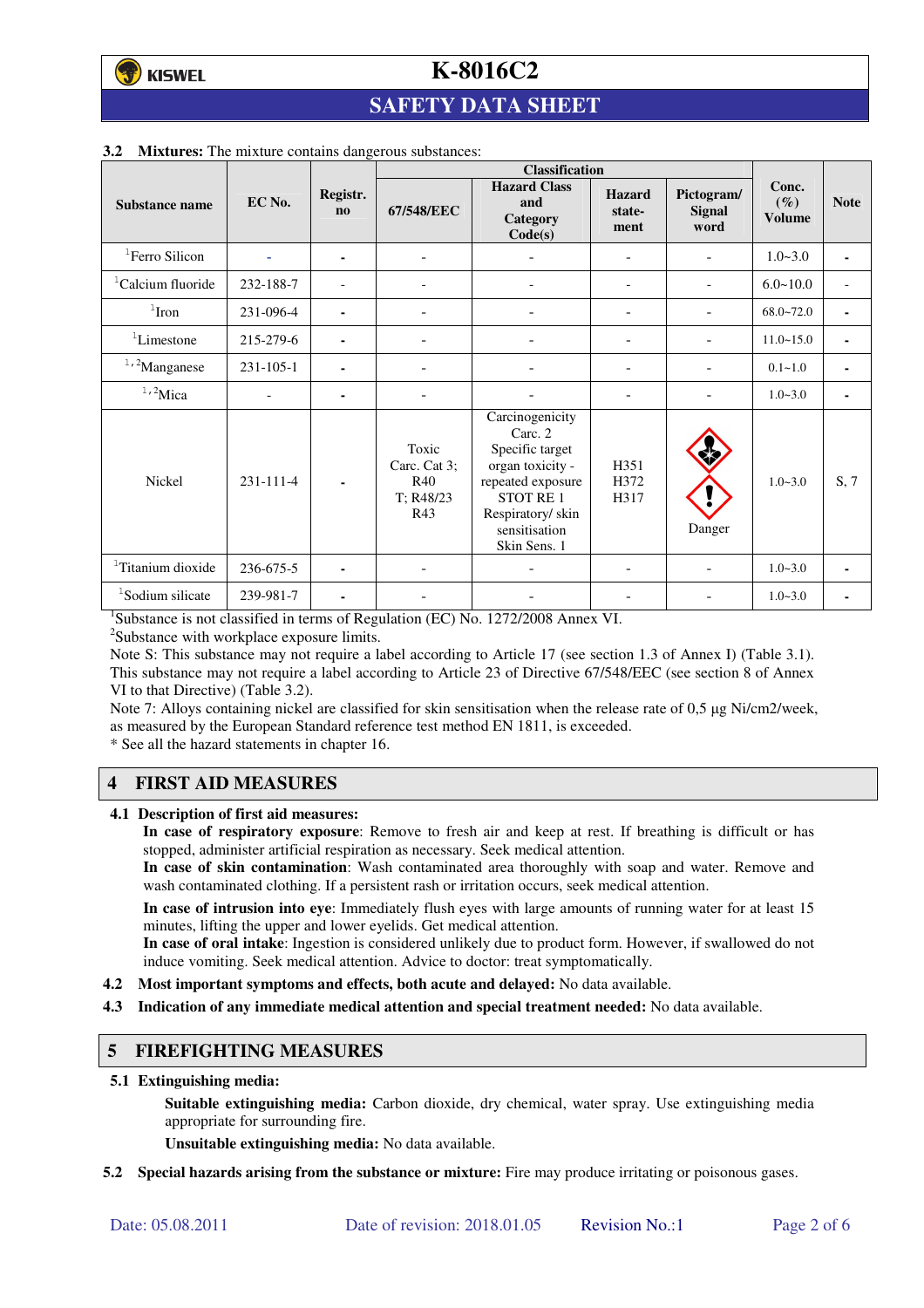

**SAFETY DATA SHEET** 

**5.3 Advice for firefighters:** In the event of a fire, wear self-contained breathing apparatus and protective clothing.

### **6 ACCIDENTAL RELEASE MEASURES**

**6.1 Personal precautions, protective equipment and emergency procedures:** 

**For non-emergency personnel:** Wear appropriate personal protective equipment as specified in Section 8. Ensure adequate ventilation**.** 

**For emergency responders:** No data available.

**6.2 Environmental precautions:** Avoid dispersal of spilled material and contact with soil, ground and surface water, drains and sewers.

**Methods and material for containment and cleaning up:** Take up mechanically. Collect the material in labeled containers and dispose of according to local and regional authority requirements.

**6.3 Reference to other sections:** See Section 7 for information on safe handling. See Section 8 for information on personal protection equipment. See Section 13 for disposal information.

### **7 HANDLING AND STORAGE**

- **7.1 Precautions for safe handling:** Welding may produce fumes and gases hazardous to health. Avoid breathing these fumes and gases. Use adequate ventilation. Keep away from sources of ignition. Avoid contact with skin, eyes and clothing. Do not eat, drink and smoke in work areas.
- **7.2 Conditions for safe storage, including any incompatibilities**: Store in cool, dry and well-ventilated place. Keep away from incompatible materials. Keep away from heat and open flame.
- **7.3 Specific end use(s):** No data available.

#### **8 EXPOSURE CONTROLS/PERSONAL PROTECTION**

**8.1 Control parameters:** Exposure limits were not established for this product.

Workplace exposure limits for substances contained in the mixture are listed in *EH40/2005* Workplace exposure limits:

|                             | <b>CAS</b> number | Workplace exposure limit                   |                   |                                                             |                   |                 |  |
|-----------------------------|-------------------|--------------------------------------------|-------------------|-------------------------------------------------------------|-------------------|-----------------|--|
|                             |                   | Long-term<br>exposure limit<br>(8-hour TWA |                   | <b>Short-term exposure</b><br>limit<br>$(15\text{-minute})$ |                   | <b>Comments</b> |  |
| <b>Substance</b>            |                   |                                            |                   |                                                             |                   |                 |  |
|                             |                   |                                            |                   |                                                             |                   |                 |  |
|                             |                   |                                            | reference period) |                                                             | reference period) |                 |  |
|                             |                   | ppm                                        | mg.m <sup>3</sup> | ppm                                                         | mg.m <sup>3</sup> |                 |  |
| Chromium                    | 7440-47-3         |                                            | 0.5               |                                                             |                   |                 |  |
| Limestone/Calcium carbonate | 1317-65-3         |                                            |                   |                                                             |                   |                 |  |
| Total inhalable             |                   |                                            | 10                |                                                             |                   |                 |  |
| Respirable                  |                   |                                            | 4                 |                                                             |                   |                 |  |
| Manganese and its inorganic |                   |                                            |                   |                                                             |                   |                 |  |
| compounds (as Mn)           |                   |                                            | 0.5               |                                                             |                   |                 |  |
| Mica                        | 12001-26-2        |                                            |                   |                                                             |                   |                 |  |
| Total inhalable             |                   |                                            | 10                |                                                             |                   |                 |  |
| Respirable                  |                   |                                            | 0.8               |                                                             |                   |                 |  |
| Titanium dioxide            | 13463-67-7        |                                            |                   |                                                             |                   |                 |  |
| Total inhalable             |                   |                                            | 10                |                                                             |                   |                 |  |
| Resirable                   |                   |                                            | 4                 | $\overline{\phantom{a}}$                                    |                   |                 |  |
| Iron oxide, fume (as Fe)    | 1309-37-1         |                                            | 5                 |                                                             | 10                |                 |  |

\*A skin notation assigned to the OEL identifies the possibility of significant uptake through the skin.

- **8.2 Exposure controls:** Do not eat, drink and smoke. Immediately remove all contaminated clothing. Wash hands before breaks and at the end of work.
- **8.2.1 Appropriate engineering controls:** Use local exhaust ventilation during all welding operations.

**8.2.2 Individual protection measures, such as personal protective equipment:**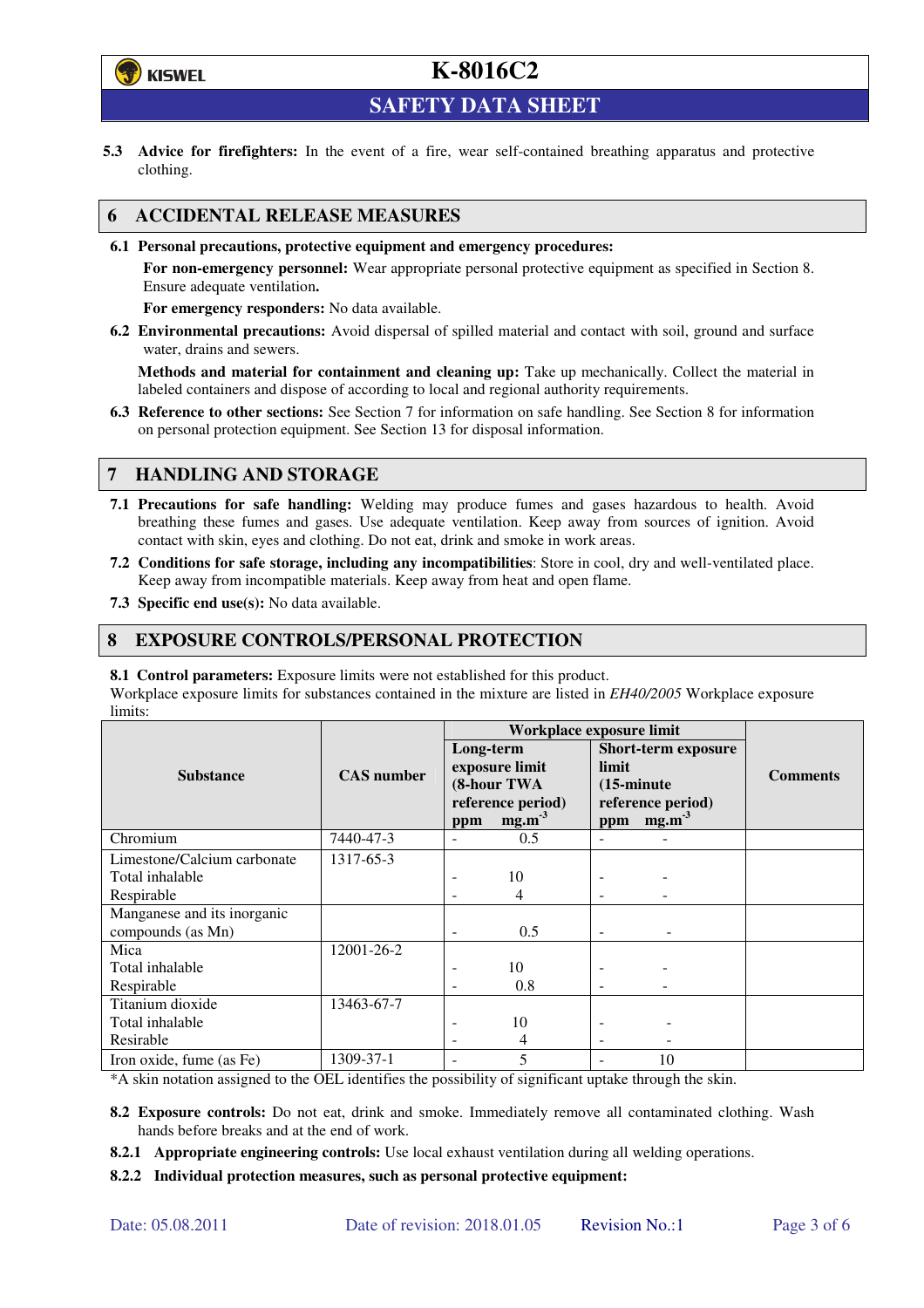

**SAFETY DATA SHEET** 

**8.2.2.1 Eye/face protection:** Always wear eye protection during welding operations, helmet and/or face shield with filter lens.

#### **8.2.2.2 Skin protection:**

**Hand protection:** Wear appropriate protective (welding) gloves during welding. **Other:** Wear appropriate protective clothing and boots.

- **8.2.2.3 Respiratory protection:** If ventilation is insufficient, use appropriate respirator or self-contained breathing apparatus.
- **8.2.2.4 Thermal hazards:** No data available.
- **8.2.3 Environmental exposure controls:** Do not allow to enter sewers, surface and ground water.

#### **9 PHYSICAL AND CHEMICAL PROPERTIES**

#### **9.1 Information on basic physical and chemical properties:**

| эт тигериштери он ошис рнужки ини сисписит ргорегием |                          |
|------------------------------------------------------|--------------------------|
| Appearance:                                          | solid (metal rod)        |
| Odour:                                               |                          |
| <b>Odour threshold:</b>                              |                          |
| pH:                                                  |                          |
| <b>Melting point/freezing point:</b>                 | -                        |
| Initial boiling point and boiling range:             | $\overline{a}$           |
| <b>Flash point:</b>                                  |                          |
| <b>Evaporation rate:</b>                             |                          |
| <b>Flammability (solid, gas):</b>                    |                          |
| <b>Upper/lower flammability or explosive limits:</b> | $\overline{\phantom{a}}$ |
| Vapour pressure:                                     | ۰                        |
| Vapour density:                                      |                          |
| <b>Relative density:</b>                             |                          |
| Solubility(ies):                                     |                          |
| Partition coefficient: n-octanol/water:              | $\overline{a}$           |
| <b>Auto-ignition temperature:</b>                    | ۰                        |
| <b>Decomposition temperature:</b>                    |                          |
| <b>Viscosity:</b>                                    |                          |
| <b>Explosive properties:</b>                         | ٠                        |
| <b>Oxidising properties:</b>                         | -                        |
|                                                      |                          |

**9.2 Other information:** No data available.

#### **10 STABILITY AND REACTIVITY**

**10.1 Reactivity:** No data available.

- **10.2 Chemical stability:** The product is stable under normal conditions. When using it may produce dangerous fumes and gases.
- **10.3 Possibility of hazardous reactions:** No data available.
- **10.4 Conditions to avoid:** Avoid contact with incompatible materials.
- **10.5 Incompatible materials:** Acids, bases, oxidizing agents.
- **10.6 Hazardous decomposition products:** Metal oxide fumes and gases are produced during welding.

### **11 TOXICOLOGICAL INFORMATION**

#### **11.1 Information on toxicological effects:**

The mixture may cause an allergic skin reaction. It is suspected of causing cancer. It causes damage to organs through prolonged or repeated exposure.

### **12 ECOLOGICAL INFORMATION**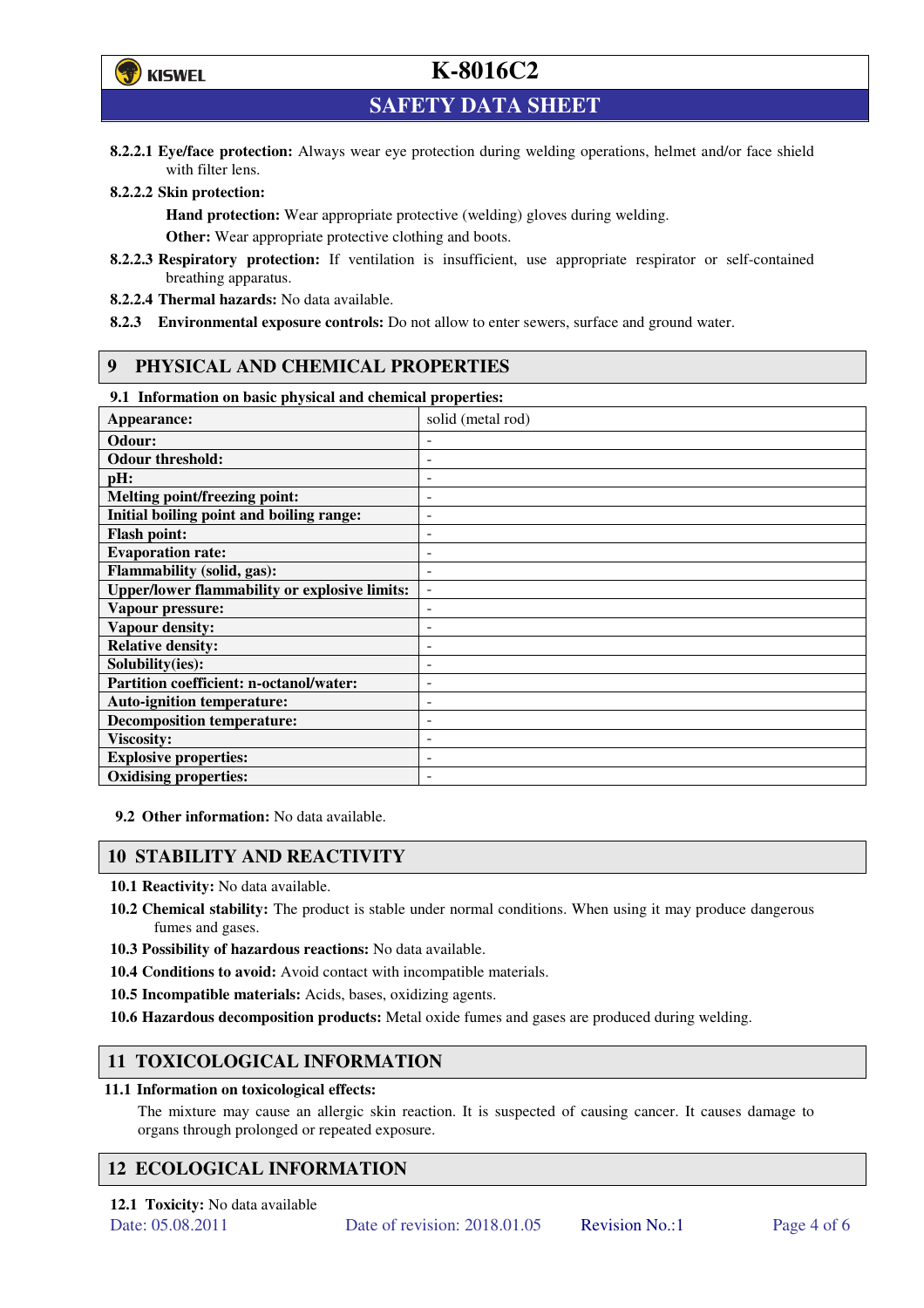

 $\overline{a}$ 

**K-8016C2**

## **SAFETY DATA SHEET**

- **12.2 Persistence and degradability:** No data available.
- **12.3 Bioaccumulative potential:** No data available.
- **12.4 Mobility in soil:** No data available.
- **12.5 Results of PBT and vPvB assessment:** No data available.
- **12.6 Other adverse effects:** No data available.

#### **13 DISPOSAL CONSIDERATIONS**

**13.1 Waste treatment methods:** Dispose off in accordance with local and national regulations.

#### **14 TRANSPORT INFORMATION**

**14.1 ADR/RID/ADN:** The mixture is not subject to international regulations on transport of dangerous goods.

| UN number:                           | - |
|--------------------------------------|---|
| UN proper shipping name:             | - |
| Transport hazard class(es):          | - |
| <b>Packing group:</b>                | - |
| <b>Environmental hazards:</b>        | - |
| <b>Special precautions for user:</b> | - |
| Transport in bulk according to       |   |
| Annex II of MARPOL73/78 and the      | ÷ |
| <b>IBC</b> Code:                     |   |

**14.2 IMDG:** The mixture is not subject to international regulations on transport of dangerous goods.

**14.3 ICAO/IATA:** The mixture is not subject to international regulations on transport of dangerous goods.

### **15 REGULATORY INFORMATION**

**15.1 Safety, health and environmental regulations/legislation specific for the substance or mixture:** There are restrictions for nickel under Title VIII of REACH Regulation.

Annex XVII to Regulation (EC) No 1907/2006 - Restrictions on the manufacture, placing on the market and use of certain dangerous substances, mixtures and articles:

Nickel CAS No 7440-02-0 EC No 231-111-4 and its compounds:

1. Shall not be used: (a) in any post assemblies which are inserted into pierced ears and other pierced parts of the human body unless the rate of nickel release from such post assemblies is less than  $0.2 \mu$ g/cm  $2$ /week (migration limit); (b) in articles intended to come into direct and prolonged contact with the skin such as: earrings, — necklaces, bracelets and chains, anklets, finger rings, — wrist-watch cases, watch straps and tighteners, — rivet buttons, tighteners, rivets, zippers and metal marks, when these are used in garments, if the rate of nickel release from the parts of these articles coming into direct and prolonged contact with the skin is greater than 0,5 µg/cm 2 / week. (c) in articles referred to in point (b) where these have a non-nickel coating unless such coating is sufficient to ensure that the rate of nickel release from those parts of such articles coming into direct and prolonged contact with the skin will not exceed 0,5 µg/cm 2 / week for a period of at least two years of normal use of the article.

2. Articles which are the subject of paragraph 1 shall not be placed on the market unless they conform to the requirements set out in that paragraph.

3. The standards adopted by the European Committee for Standardisation (CEN) shall be used as the test methods for demonstrating the conformity of articles to paragraphs 1 and 2.

Corrigendum to Regulation (EC) No 1907/2006 of the European Parliament and of the Council of 18 December 2006 concerning the Registration, Evaluation, Authorization and Restriction of Chemicals (REACH), establishing a European Chemicals Agency, amending Directive 1999/45/EC and repealing Council Regulation (EEC) No 793/93 and Commission Regulation (EC) No 1488/94 as well as Council Directive 76/769/EEC and Commission Directives 91/155/EEC, 93/67/EEC, 93/105/EC and 2000/21/EC (OJ L 396, 30.12.2006);